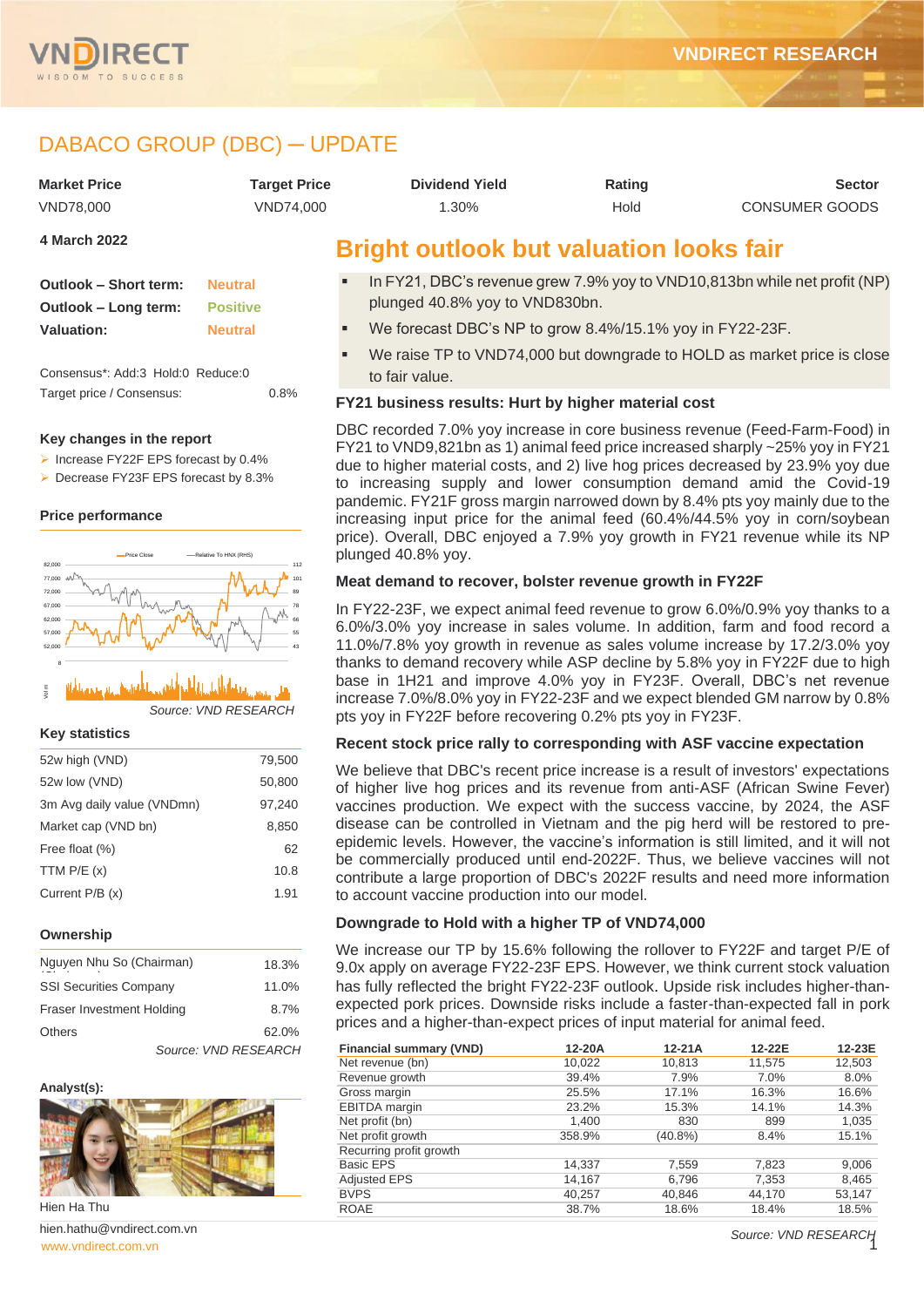

## **POSITIVE OUTLOOK BUT VALUATION LOOKS FAIR**

#### **Investment thesis**

#### **We raise 1-year TP to VND74,000, basing following factors**

We raise DCF valuation by 13.8% based on the rollover to FY22F and 0.4% increase in FY22F EPS. Beside we also reduce short term note as % revenue and long-term borrowing as % revenue to 11%/5% from 15%/12% in the previous forecast to in line with 2021 figures.

We raise P/E valuation by 16.7% following a rollover to average FY22-23F EPS. In addition, we upgrade target P/E to 9.0x to better reflect the current market sentiment. DBC is trading at P/E of 10.7x - lower than regional peers with MML's P/E of 19.8x, CP Thailand's P/E of 16.9x. Thus, we believe as one of the leading 3F business in the livestock industry with clear competitiveness, double digit earnings growth, and numerous capacity expansion projects, DBC deserves to be further rerated to P/E FY22F of 9.0x to fully reflect the company's strengths. Consequently, we apply target P/E of 9.0x for DBC in FY22F.

#### **Figure 1: Blended target price**

| <b>Methodology</b>     | Price (VND) | Weight | <b>Weighted price</b><br>(VND) |
|------------------------|-------------|--------|--------------------------------|
| <b>FCFF</b>            | 76.264      | 50%    | 38.132                         |
| P/E                    | 71.022      | 50%    | 35,511                         |
| 1-year TP (round down) |             |        | 74,000                         |
|                        |             |        | SOURCE: VNDIRECT RESEARCH      |

#### **Figure 2: Multiples (P/E) approach**

| 2022F NPAT attribute to common share holder (VNDbn) | 909                       |
|-----------------------------------------------------|---------------------------|
| 2022F No. of outstanding share (m)                  | 115                       |
| Average 2022-23F EPS (VND)                          | 7,891                     |
| Target $P/E(x)$                                     | 9.0                       |
| Target price 2022                                   | 71,022                    |
|                                                     | SOURCE: VNDIRECT RESEARCH |

#### **Figure 3: Discounted cash flows - future cash flows to firm (FCFF) approach**

| Present value of Future Cash Flows to Firm (VNDbn) | 7,928                     |
|----------------------------------------------------|---------------------------|
| Present value of Terminal value (VNDbn)            | 2,069                     |
| Enterprise Value (VNDbn)                           | 9,997                     |
| Net debt (VNDbn)                                   | (1,208)                   |
| <b>Equity Value</b>                                | 8,789                     |
| No. of Outstanding Share (million)                 | 115                       |
| Equity value per share (VND)                       | 76,264                    |
| <b>WACC</b>                                        | 11.7%                     |
| Cost of Equity                                     | 14.2%                     |
| Long-term growth                                   | 1.0%                      |
|                                                    | SOURCE: VNDIRECT RESEARCH |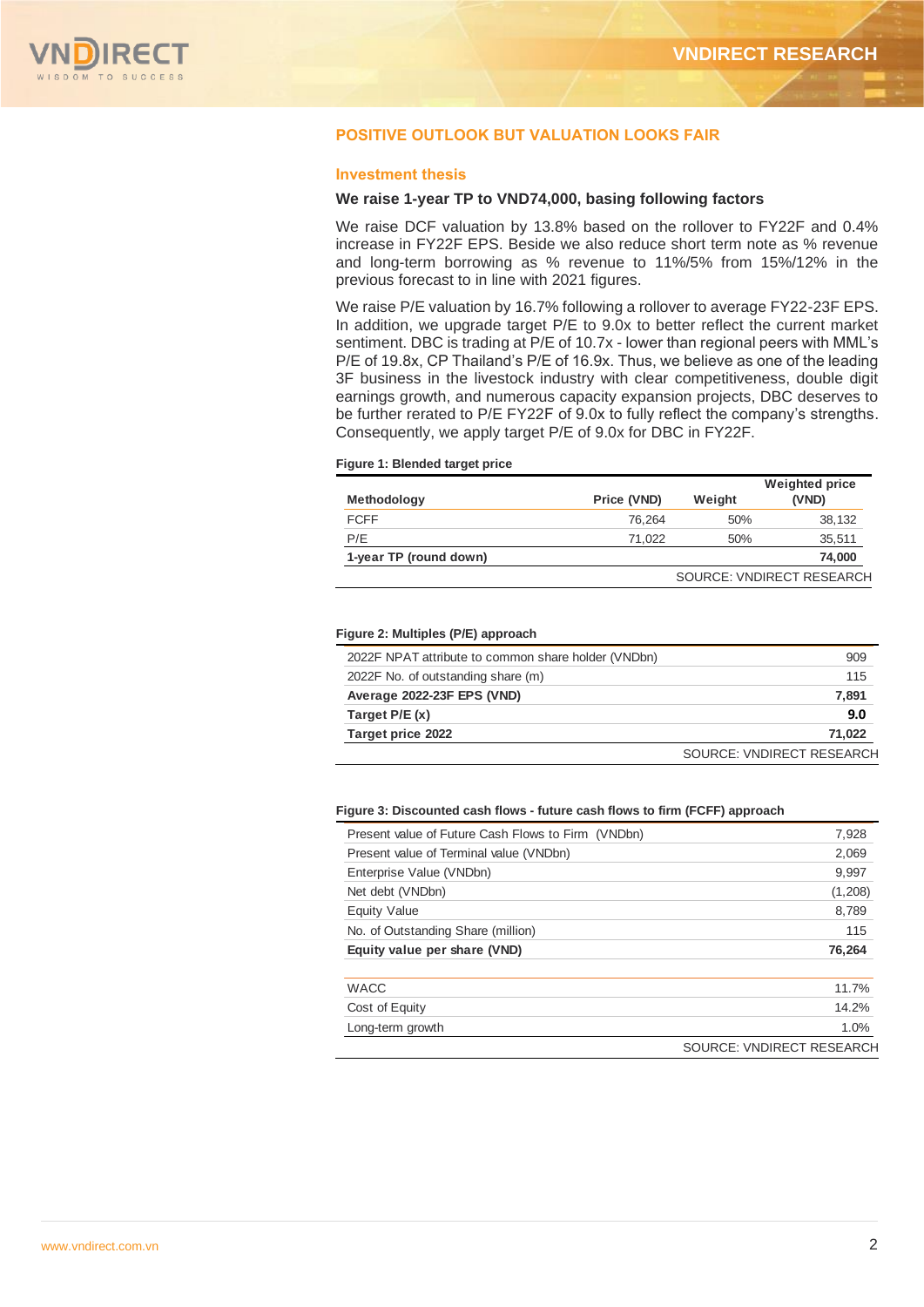

### **Figure 4: Discounted cash flow model**

|                                | 2020  | 2021  | 2022F | 2023F | 2024F | 2025F | 2026F | 2027F | 2028F | 2029F | 2030F | 2031F                     | 2032F |
|--------------------------------|-------|-------|-------|-------|-------|-------|-------|-------|-------|-------|-------|---------------------------|-------|
| <b>EBIT</b>                    | 1,554 | 980   | 998   | 1,149 | 1,126 | 963   | 1,009 | 1,056 | 1,088 | 1,122 | 1,158 | 1,195                     | 1,232 |
|                                |       |       |       |       |       |       |       |       |       |       |       |                           |       |
| Add: Depreciation              | 466   | 492   | 516   | 555   | 595   | 637   | 680   | 725   | 771   | 819   | 868   | 917                       | 966   |
| Less Capital expenditure       | (569) | (319) | (564) | (552) | (565) | (579) | (594) | (609) | (625) | (642) | (643) | (644)                     | (645) |
| Changes in Working Capital     | (76)  | (802) | 511   | (634) | (118) | (128) | (133) | (138) | (108) | (111) | (115) | (118)                     | (122) |
| Free Cash Flow (FCF)           | 1,376 | 350   | 1,462 | 518   | 1,038 | 893   | 962   | 1,034 | 1,126 | 1,188 | 1,268 | 1,349                     | 1,432 |
| Less Taxes Paid                | (154) | (150) | (99)  | (114) | (111) | (95)  | (100) | (104) | (108) | (111) | (115) | (118)                     | (122) |
| <b>Free Cash Flows to Firm</b> | 1.222 | 200   | 1,363 | 405   | 927   | 798   | 863   | 929   | 1,018 | 1,077 | 1,153 | 1,231                     | 1,310 |
| <b>Terminal Value</b>          |       |       |       |       |       |       |       |       |       |       |       |                           | 7,821 |
| PV of FCFF                     | 1.222 | 200   | 1,363 | 362   | 742   | 572   | 554   | 534   | 523   | 495   | 475   | 454                       | 432   |
| <b>PV of Terminal Value</b>    |       |       |       |       |       |       |       |       |       |       |       |                           | 2,069 |
|                                |       |       |       |       |       |       |       |       |       |       |       | SOURCE: VNDIRECT RESEARCH |       |

## **However, we downgrade DBC to HOLD as current valuation is relatively fair**

Recently, DBC surged 54.7% since the beginning of 2021, leading to 10.7x TTM PE. We think stock price to reflect the bright FY22-23F outlook.

- DBC has long-term growth potential thanks to expanding capacity in the pork segment, penetrating deeper into the edible oil segment with the phase 2 factory starting operations at 4Q22F and investing in real estate projects in Bac Ninh.
- It's 3F (Feed-Farm-Food) business model helps the company to ease the damage caused by incurable swine diseases, thus ensuring DBC's livestock activities amid the Africa Swine Fever (ASF).
- The company has the ability to increase the animal feed ASP to reduce the burden on the GPM due to higher input materials cost.
- DBC will record revenue from Huyen Quang condominium real estate project in 2022F.
- We expect DBC to enjoy earning growth of 8.4%/15.1% yoy in FY22- 23F.

Upside risk includes higher-than-expected pork prices. Downside risks include a faster-than-expected fall in pork prices and a higher-than-expect prices of input material for animal feed.

#### **Figure 5: Peer comparison (Data at 01 Mar)**

|                                | <b>Bloomberg</b> |             | Target<br>price | Market cap | 3-year<br><b>EPS</b> | P/E(x)             |       |       | P/B(x) |       | <b>ROE (%)</b>                       | <b>ROA (%)</b>     |       |
|--------------------------------|------------------|-------------|-----------------|------------|----------------------|--------------------|-------|-------|--------|-------|--------------------------------------|--------------------|-------|
| 3F producer                    |                  | code Recom. | (VND)           |            | $(US$m) CAGR (\%)$   | FY <sub>22</sub> F | FY23F | FY22F | FY23F  | FY22F | FY <sub>23</sub> F                   | FY <sub>22</sub> F | FY23F |
| Japfa Comfeed Indonesia Tbk PT | <b>JPFA IJ</b>   | <b>NR</b>   | N/a             | 1,285      | 20.4                 | 8.6                | 7.1   | 1.4   | 1.2    | 14.6  | 15.9                                 | 6.8                | 7.6   |
| Thaifoods Group PCL            | <b>TFG TB</b>    | <b>NR</b>   | N/a             | 739        | 33.3                 | 9.6                | 8.9   | N/a   | N/a    | 18.6  | 17.1                                 | 6.7                | 6.0   |
| Charoen Pokphand Foods PCL     | CPF TB           | <b>NR</b>   | N/a             | 6,429      | 2.9                  | 10.0               | 11.0  | 0.9   | 0.9    | 8.3   | 7.8                                  | 2.7                | 2.6   |
| Wellhope Foods Co Ltd          | 603609 CH        | <b>NR</b>   | N/a             | 1.463      | 39.6                 | 11.0               | 8.4   | 1.3   | 1.1    | 9.4   | 13.4                                 | 2.7                | N/a   |
| <b>WH Group Ltd</b>            | 288 HK           | <b>NR</b>   | N/a             | 9.011      | (2.0)                | 7.0                | 6.5   | 0.9   | 0.9    | 13.4  | 13.7                                 | 6.7                | 6.9   |
| COFCO Joycome Foods Ltd        | 1610 HK          |             |                 | 1,802      | N/a                  | 8.1                | 4.6   | 1.1   | 0.9    | 15.0  | 21.6                                 | 9.3                | 13.6  |
| Average                        |                  |             |                 |            | 18.4                 | 9.0                | 7.7   | 1.1   | 1.0    | 13.2  | 14.9                                 | 5.8                | 7.3   |
| <b>Median</b>                  |                  |             |                 |            | 18.1                 | 9.1                | 7.7   | 1.1   | 0.9    | 14.0  | 14.8                                 | 6.7                | 6.9   |
| Dabaco Group                   | <b>DBC VN</b>    | <b>HOLD</b> | 74.000          | 401.8      | 99.3                 | 9.7                | 8.4   | 1.9   | 1.6    | 18.3  | 18.9                                 | 8.3                | 9.5   |
|                                |                  |             |                 |            |                      |                    |       |       |        |       | SOURCE: VNDIRECT RESEARCH, BLOOMBERG |                    |       |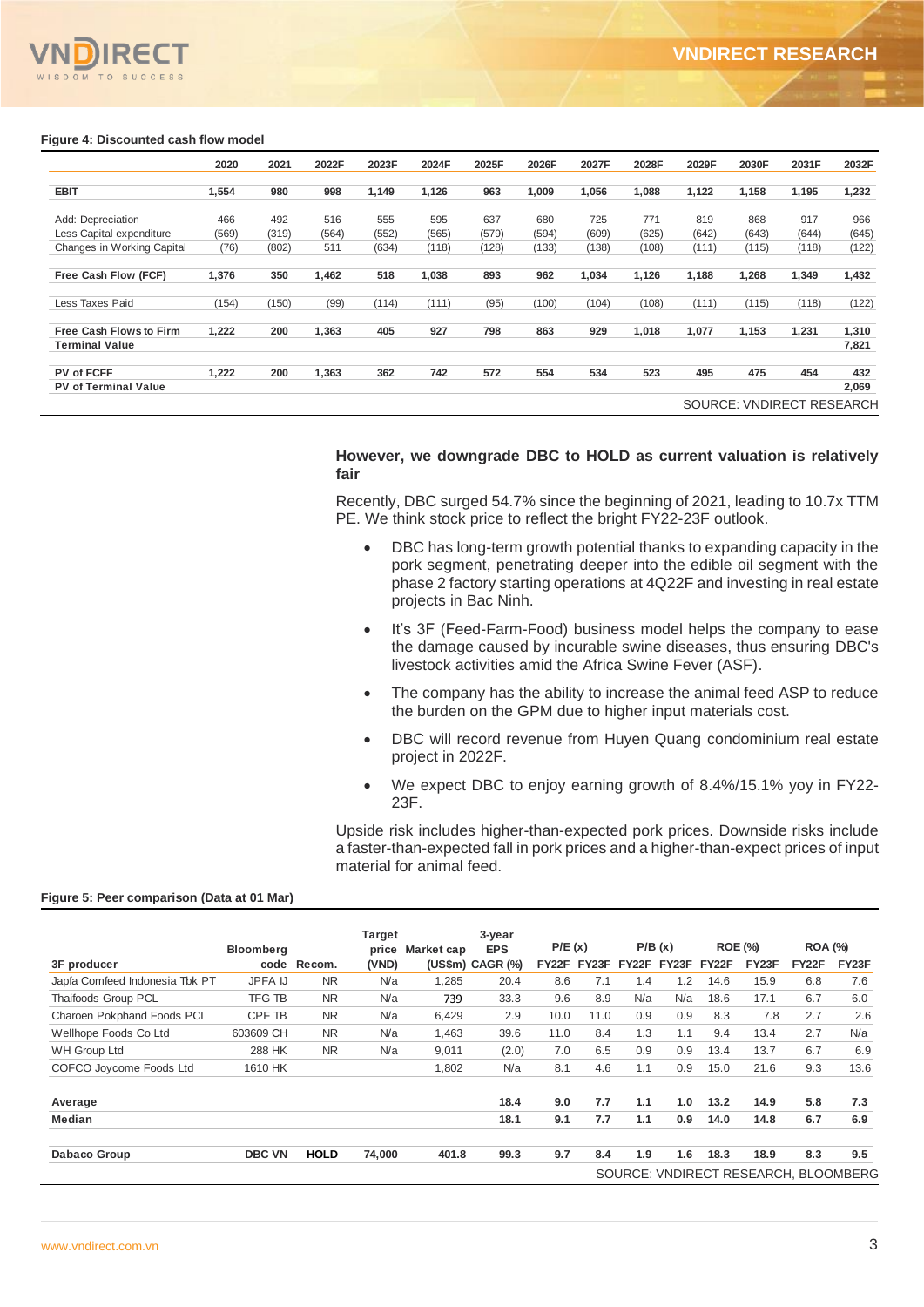

#### **4Q21 & FY21 recap: Gross margin hurt by higher materials cost in animal feed and lower live hog price**

#### **Figure 5: 4Q21 and FY21 results comparison**

| <b>VNDbn</b>       | 4Q21  | 4Q20  | % yoy            | FY21   | FY20   | % yoy                      | FY21F<br>forecast | % vs our<br>FY21F<br>forecast Comment                                                                                                                                                                                                                                                                                                                                                                                                            |
|--------------------|-------|-------|------------------|--------|--------|----------------------------|-------------------|--------------------------------------------------------------------------------------------------------------------------------------------------------------------------------------------------------------------------------------------------------------------------------------------------------------------------------------------------------------------------------------------------------------------------------------------------|
| Revenue            | 3,061 | 2,867 | 6.8%             | 10,813 | 10,022 | 7.9%                       | 11,538            | 93.7%                                                                                                                                                                                                                                                                                                                                                                                                                                            |
| 3F chains          | 2,393 | 2,529 | $-5.4%$          | 9,821  | 9,175  | 7.0%                       | 9,688             | In our view, 3F segment revenue recorded<br>negative growth of 5.4% yoy in 4Q21 mainly due to<br>101.4% live hog price bottoming below VND40,000 in Oct<br>2021 as the resutls of weak demand impacted by<br>the 4th Covid wave.                                                                                                                                                                                                                 |
| Others             | 708   | 440   | 60.8%            | 1,351  | 1,198  | 12.8%                      | 1,849             | Other revenue recorded a substantial increase of<br>60.8% yoy mainly thanks to the impressive growth<br>of the real estate segment of 104.7% yoy in 4Q21.<br>We believe the positive result came from the<br>73.1% Lotus Center real estate project that has been<br>handover and recorded revenue. Meanwhile,<br>commercial revenue decreased by 15.3% yoy due<br>to the complicated epidemic affecting DBC's<br>restaurant and hotel business. |
| Gross profit       | 370   | 589   | $-37.2%$         | 1,853  | 2,558  | $-27.6%$                   | 2,401             | 77.2%                                                                                                                                                                                                                                                                                                                                                                                                                                            |
| Gross margin       | 12.1% | 20.5% | $-8.5%$ pts      | 17.1%  | 25.5%  | $-8.4\%$ pts               | 20.8% pts         | $-3.7%$ pts                                                                                                                                                                                                                                                                                                                                                                                                                                      |
| 3F Chains          | 8.5%  |       | 21.1% -12.6% pts | 18.5%  |        | 28.9% -10.4% pts 21.0% pts |                   | Animal feed prices increased by 10-15% yoy in<br>4Q21 to offset for high input material costs (maize<br>prices rose 36.0% yoy and soybean prices<br>-2.5% pts increased 10.4% yoy). Meanwhile, domestic hog<br>price dropped 36.7% yoy in 4Q21 due to weak<br>cónumption. Thus, 3F chains' gross margin<br>narrowed by 12.6% pts yoy in 4Q21.                                                                                                    |
| <b>Others</b>      | 29.3% | 35.6% | $-6.3%$ pts      | 29.0%  | 21.7%  | 7.4% pts                   | 20.0% pts         | 9.0% pts                                                                                                                                                                                                                                                                                                                                                                                                                                         |
| SG&A               | 193   | 213   | $-9.5%$          | 750    | 720    | 4.1%                       | 1,061             | 70.7%                                                                                                                                                                                                                                                                                                                                                                                                                                            |
| SG&A as % revenue  | 6.3%  | 7.4%  | $-1.1\%$ pts     | 6.9%   | 7.2%   | $-0.3%$ pts                | 9.2% pts          | $-2.3%$ pts                                                                                                                                                                                                                                                                                                                                                                                                                                      |
| <b>EBIT</b>        | 177   | 376   | -53.0%           | 1,103  | 1,838  | $-40.0%$                   | 1,340             | 82.3%                                                                                                                                                                                                                                                                                                                                                                                                                                            |
| EBIT margin        | 5.8%  | 13.1% | -7.3% pts        | 10.2%  | 18.3%  | $-8.1\%$ pts               | 11.6% pts         | $-1.4%$ pts                                                                                                                                                                                                                                                                                                                                                                                                                                      |
| Pre-tax profit     | 164   | 323   | $-49.3%$         | 980    | 1,553  | $-36.9%$                   | 1,182             | 82.9%                                                                                                                                                                                                                                                                                                                                                                                                                                            |
| Pre-tax margin     | 5.3%  | 11.3% | $-5.9%$ pts      | 9.1%   | 15.5%  | $-6.4\%$ pts               | 10.2% pts         | $-1.1\%$ pts                                                                                                                                                                                                                                                                                                                                                                                                                                     |
| Tax                | 52    | 60    | $-12.9%$         | 150    | 154    | $-2.3%$                    | 118               | 127.2%                                                                                                                                                                                                                                                                                                                                                                                                                                           |
| Effective tax rate | 31.8% | 18.5% | 13.3% pts        | 15.3%  | 9.9%   | 5.4% pts                   | 10.0% pts         | 5.3% pts                                                                                                                                                                                                                                                                                                                                                                                                                                         |
| Net profit         | 112   | 263   | $-57.6%$         | 830    | 1,400  | $-40.8%$                   | 1,064             | 78.0% Lower than our forecast                                                                                                                                                                                                                                                                                                                                                                                                                    |
| Net margin         | 3.6%  | 9.2%  | $-5.5%$ pts      | 7.7%   | 14.0%  | $-6.3\%$ pts               | 9.2% pts          | $-1.5%$ pts                                                                                                                                                                                                                                                                                                                                                                                                                                      |
| FD EPS (VND)       | 969   | 2,515 | $-61.5%$         | 7,199  | 13,366 | $-46.1%$                   | 9,547             | 75.4%                                                                                                                                                                                                                                                                                                                                                                                                                                            |

## **FY22-23F outlook: Earnings growth recovery is just around the conner**

#### **Animal feed: Input material price pressure likely to ease**

We believe that the government's "Living with Covid" policies - allowing restaurants, kitchens, and manufacturing to reopen - will help increase food consumption, thereby creating a better prospect for the feed industry. Mordor Intelligence forecasts the Vietnamese animal feed to reach a CAGR of 4.6% in the period 2021-2026F, in which the largest contribution come from the poultry feed market due to higher poultry consumption demand with production costs and lower product prices. In 2022, the Department of Livestock Production aims to increase the average livestock production value by 4%, of which pork reaches c.3.95m tons (+3.6% yoy) and poultry meat reaches c.1.79m tons (+5.1% yoy). In our view, with the increase in livestock products, the demand for domestic animal feed will also be boosted. As the pioneer in 3F business (Feed – Farm –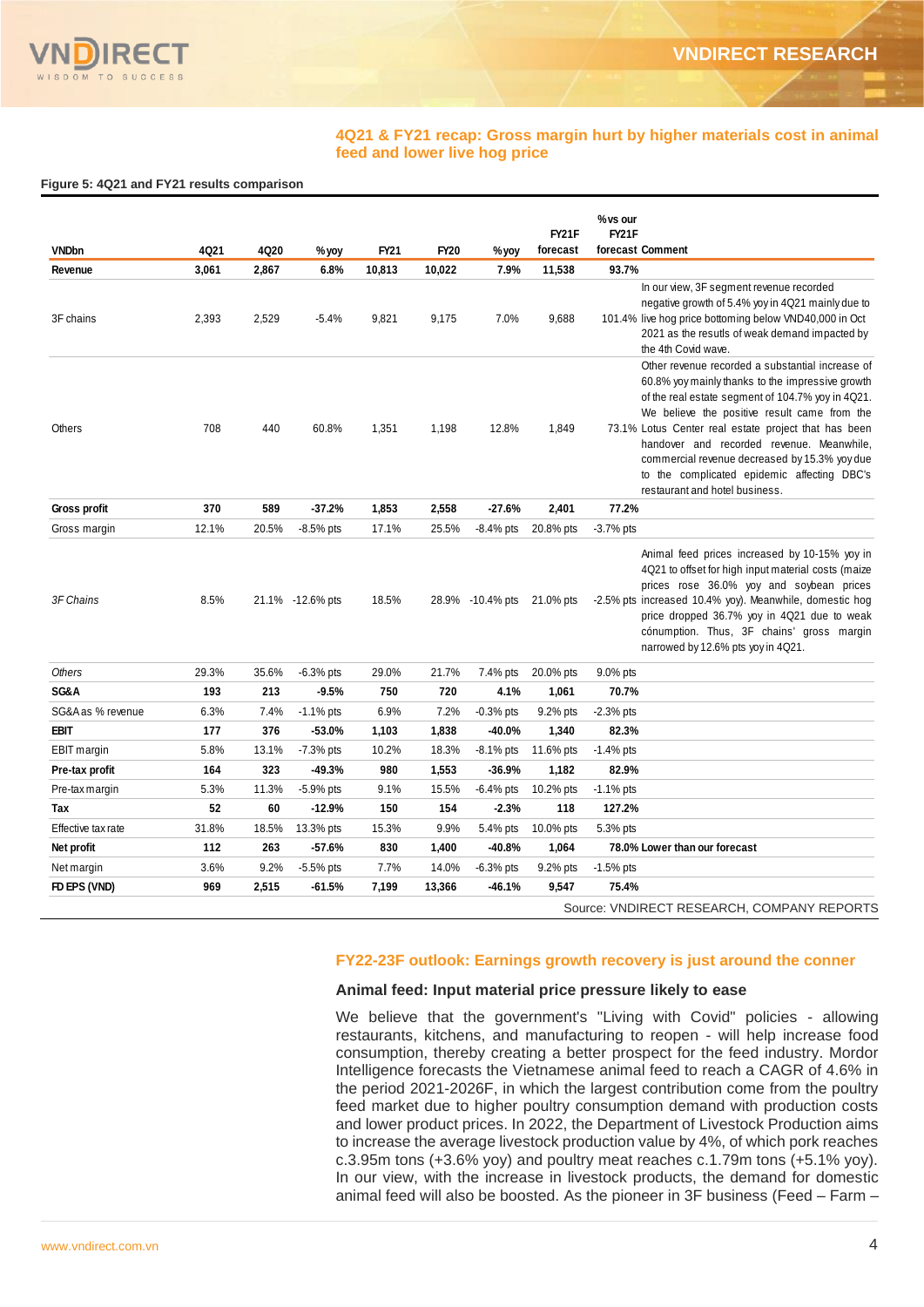

Food) with nine different animal feed brands, we expect DBC to capitalize on this trend. Therefore, we forecast animal feed revenue in 2022 to grow 6.0% yoy thanks to a 6.0% yoy increase in sales volume while average feed price nearly flat as it has risen too high in 2021 and the company need to keep the selling price stable to increase its competitiveness, in our view.

Besides, we expect global grain prices to stabilize but remain at a high level in 2022F. In which corn is projected to decline 10% yoy while soybean is forecasted to be broadly stable thanks to:

- Global cereal production is forecast to increase 2% yoy, according to the International Grains Council (IGC).
- China is expected to lower agricultural imports in 2022F. The World Grain Council (IGC) forecasts corn production for 2021/22 to increase by 6% yoy and soybean production at 368m tons (up 1m tons from 2020/21). Besides, according to the US Department of Agriculture, China's corn imports are expected to decrease to 20m tons in 2021/22 from 30m tons in 2020/21. As China is the world's largest importer of agricultural products, we believe this could put pressure on global corn prices next year.
- Recently, to support the domestic livestock industry, the government issued Decree No.101, adjusting the export tax rates and preferential import tax rates for a few commodity groups. The import tax rate of wheat is reduced from 3% to 0% and corn from 5% to 2%. We expect the new tax rate will have a positive impact that helps lower the material costs of animal feed.
- However, we believe the recent US Ukrainian conflict will have a negative impact on the animal feed in the short term. Russia and Ukraine are the world's 1st and 3rd largest wheat exporters, respectively which account for nearly a third of total world trade in wheat. In addition, Ukraine is also the 4th largest exporter of corn, accounting for 22% of world trade. Wheat vs maize prices have increased by 17.8% and 8.4% respectively compared to before the conflict. Therefore, we believe that input material prices will remain high in the short term and gradually decrease in 2H22F.

Thus, animal feed's GM is expected to improve by 1.0% pts yoy in FY22F.



**Figure 6: Material input prices for animal feed decreased slightly from** 

**Figure 7: Global cereal production is forecast to increase (Unit: million tons)** 



Source: VNDIRECT RESEARCH, BLOOMBERG Source: VNDIRECT RESEARCH, IGC

### **Farm & Food business: Seize opportunities from the recovering demand**

In the short term, we expect meat consumption to increase by approximately 10% yoy in 1Q21 due to the high demand for food storage related to the spike in covid-19 cases after the Lunar New Year. In addition, the reopening of

**the peak in May 2021**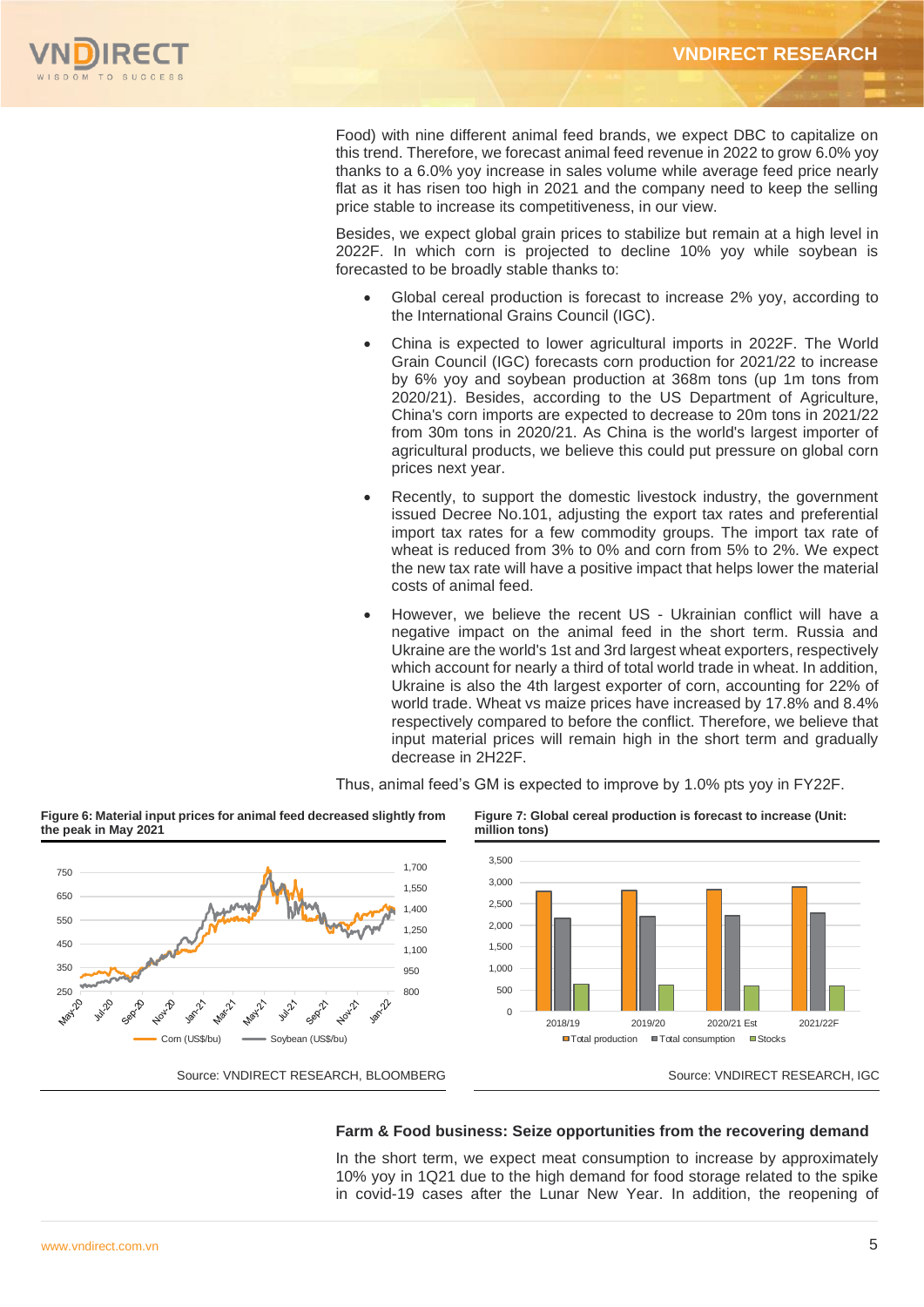restaurants, schools and factories when the Vietnam start "New normal" will also boost the demand for meat consumption. According to the Organization for Economic Co-operation and Development (OECD), Vietnam will rise to No.2 in Asia in term of pork consumption in 2022F. In which, pork consumption in Vietnam is forecast to reach 3.4m tons in 2022F and CAGR of 3.1% in 2022- 2030F.

In 2021, DBC plans to expand the pig herd with 3 main projects in Binh Phuoc, Hoa Binh, and Thanh Hoa. These projects are expected to come into operation in 3Q-4Q22F and help the company achieve a total capacity of 285,000 porkers, 20,200 gilts and 247,000 weaners in 2022F. In addition, the company also approved an investment plan to build a breeding area in Gia Binh district, Bac Ninh (total investment of VND278bn) with capacity is 2,400 sows and 3,000 gilts. The project is expected to be implemented in FY22-23F. Therefore, we believe that the new projects will help DBC meet the increasing demand for meat in 2022-23F. Besides, we expect the ASF-vaccine is to be commercially produced and marketed in 4Q22F and farmers will have an incentive to re-populate and expand pig herd size. Thus, we believe the demand for piglet to increase in the upcoming year. Therefore, we expect DBC's piglet and pork sales volume to increase by 4.0% yoy and 17.2% yoy respectively in 2022F.

**Figure 8: Vietnam's pork consumption is forecast to reach CAGR of 3.1% in 2021-2030F (unit: mT)**



**Figure 9: Vietnam's meat consumption per capita in 2010-29F (unit: kg/capita)**



In 2021, the average live hog price decreased by 23.9% yoy and reached the lowest level of VND37,000 in Oct 2021 (-50.1% ytd). In our view, the sharp decline in was due to 1) weak consumption due to closure of restaurants and schools, and 2) disruptions in transportation during the social distancing period resulting in a higher volume of pork backlog in the barns. However, we observe that live hog price is recovering since the bottom in Oct 2021 thanks to the gradually easing of social distancing measures. Over the short term, we expect hog prices to keep increasing and reach VND55-60,000thanks to 1) a 10% yoy increase in meat consumption demand in 1Q22 due to the high demand for food storage related to the spike in covid-19 cases after the Lunar New Year, and 2) the opening of on-site catering services adapt to the "new normal". However, over 2022F, we expect the average live hog price to decrease by 5.8% yoy compared to VND61,600 recorded in 2021 mainly due to a high base in 6M21. Overall, we expect Farm & Food revenue to grow 11.0% yoy in FY22F thanks to 1) piglet's revenue increase 6.1% yoy and 2) pork's revenue rise 10.3% yoy.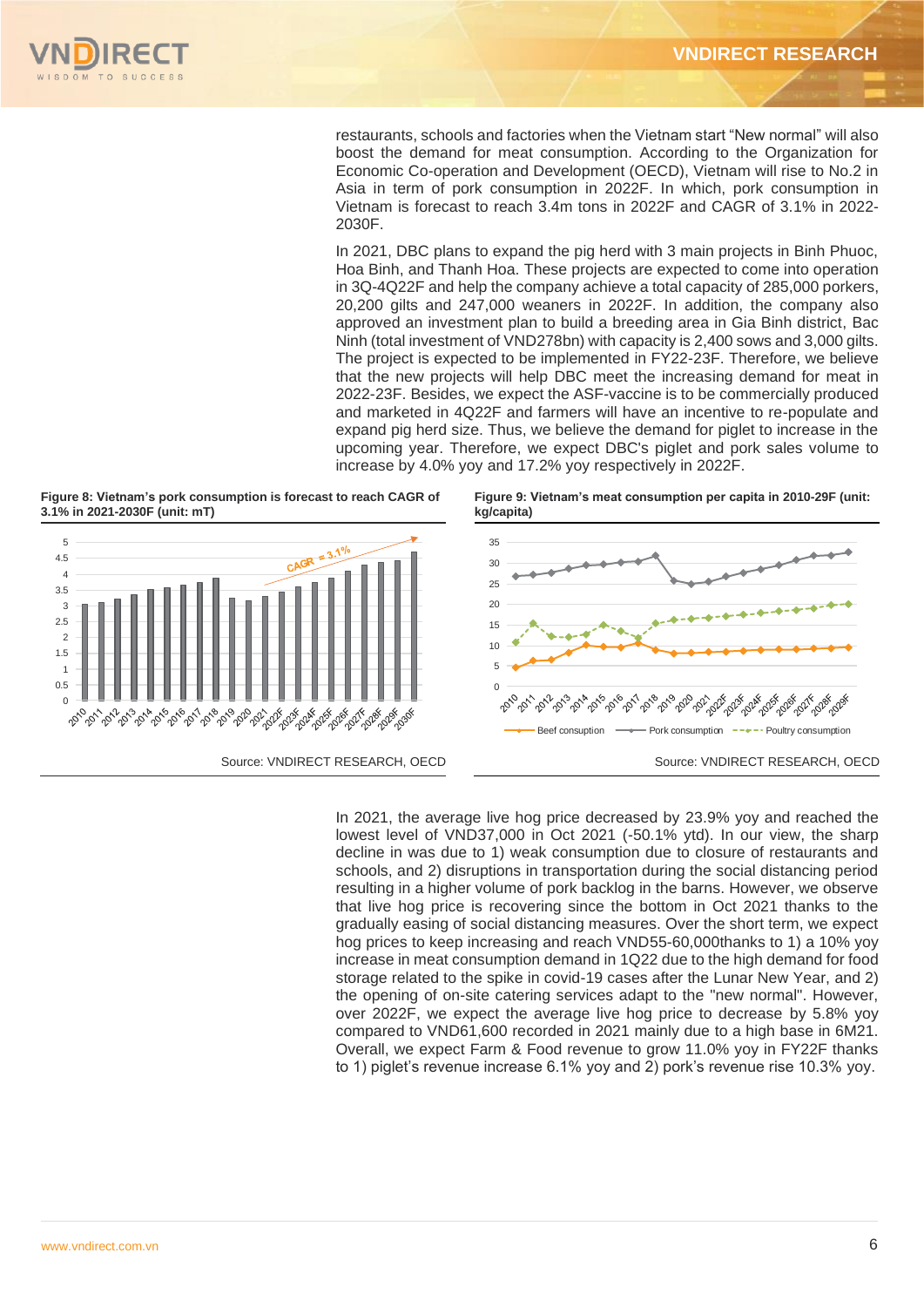





#### **Other business: Real estate become spotlight**

DBC is currently implementing Huyen Quang project with a scale of 458 apartments, which is texpected to be handover in 2Q22F. We expect Huyen Quang project to bring revenue of VND802bn for DBC in 2022F. According to our survey, DBC's residential real estate projected is located in the center of Bac Ninh city, near a number of entertainment areas, hospitals, and schools such as Vincom Plaza, Bac Ninh General Hospital. Thus, we forecast Huyen Quang project to contribute nearly VND100bn to DBC's net profit in 2022F.

In addition, the company announced that it has passed the third experimentation stage of ASF vaccine. In which, 100% of the unvaccinated pigs in the trial dying while all the pigs that were vaccinated achieving an appropriate immune response to ASF. DBC has completed 95% of its experimentation progress by Dec 2021. In 2022F, the Company plans to invest in a vaccine factory in Lac Ve, Tien Du district, Bac Ninh. Thus, we expect DBC to start manufacturing and commercializing the vaccine in 4Q22F. However, the vaccine's information is still limited, and it will not be commercially produced until end-2022F. Thus, we believe vaccines will not contribute a large proportion of DBC's 2022F results and need more information to account vaccine production into our model. As the results, we haven't included vaccine catalyst in the model yet and will update in our next report.

#### **Change in FY22-23F earnings forecasts**

We change our assumptions on DBCs forecasts as follows:

- We raise our assumption of animal feed's sales volume by 2.9%/2.9% in FY22/23F due to higher-than-expected feed demand. Meanwhile, we reduce average feed price by 1.0%/3.0% in FY22-23F as we believe feed prices have peaked in 2021 and will gradually decline in line with stable input prices. Thus, FY22-23F animal feed revenue increases 8.8%/5.6% compared to the previous forecast.
- Farm and food revenue forecast in FY22/23F decline 9.7%/14.9% mainly due to 1) live hog price assumption decrease 3.3% in 2022F but increase 0.5% in 2023F compared to the previous forecast as live hog price in 2021 was 5.2% lower than our forecast and 2) sale volume assumption increase by 7.6% in 2022F and decrease by 2.6% in 2023F as faster – than – expected consumption demand recovery.
- We reduce commercial & hospitality revenue by 40.0%/39.9% in FY22/23F compared to the previous forecast as this segment was hit harder than our expected in 2021. However, we increase our oil factory utilization rate assumption by 25% in 2023F as phase 2 edible oil factory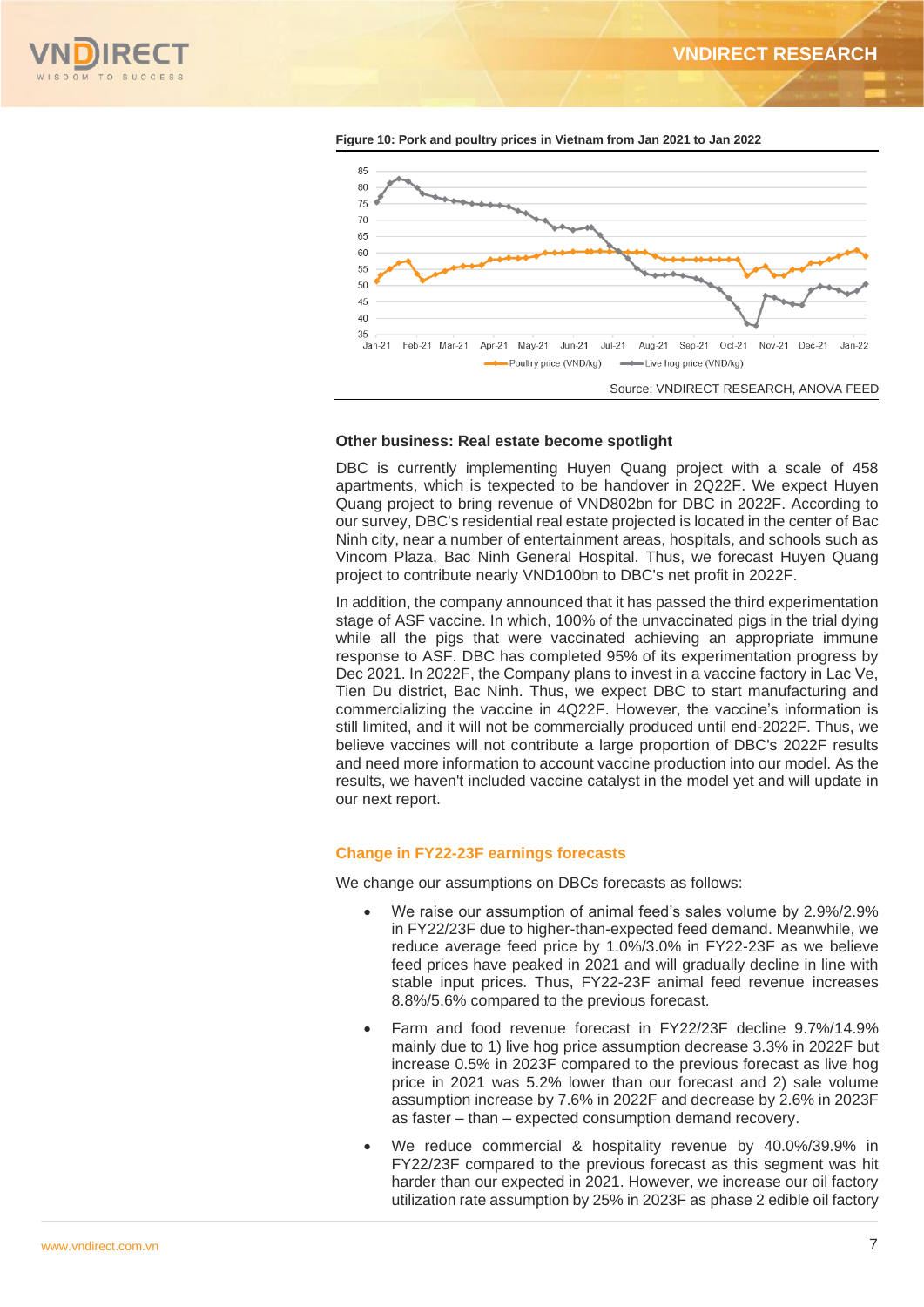

will put into operation from the end of 4Q22. Thus, FY22-23F other revenue decline 17.2%/2.6% compared to our previous forecast.

- In addition, we lower SG&A as % revenue by 2.8%/2.3% pts compared to the previous forecast to be in line with FY21 figures.
- Therefore, net profit increase by 0.4% in FY22F but decline 8.3% in FY23F compared to our previous forecast.

| Figure 11: FY22-23F earning revision |  |  |  |  |
|--------------------------------------|--|--|--|--|
|--------------------------------------|--|--|--|--|

|                                | 2021   |        | 2022F      |              |                           | 2023F      |              |
|--------------------------------|--------|--------|------------|--------------|---------------------------|------------|--------------|
| <b>VNDbn</b>                   |        | Old    | <b>New</b> | Chg          | Old                       | <b>New</b> | Chg          |
| Revenue                        | 10,813 | 12,279 | 11,575     | $-5.7%$      | 13,296                    | 12,462     | $-6.3%$      |
| Animal Feed (per our estimate) | 3,855  | 3,756  | 4,087      | 8.8%         | 3,907                     | 4,125      | 5.6%         |
| Farm & Food (per our estimate) | 4,687  | 5,765  | 5,205      | $-9.7%$      | 6,548                     | 5,570      | $-14.9%$     |
| Other (per our estimate)       | 2,206  | 2,758  | 2,283      | $-17.2%$     | 2.841                     | 2.767      | $-2.6%$      |
| Gross profit                   | 1,853  | 2,304  | 1,892      | $-17.9%$     | 2,512                     | 2,030      | $-19.2%$     |
| Gross margin                   | 17.1%  | 18.8%  | 16.3%      | $-2.4\%$ pts | 18.9%                     | 16.3%      | $-2.6\%$ pts |
| SG&A                           | 750    | 1.191  | 804        | $-32.5%$     | 1.223                     | 866        | $-29.2%$     |
| SG&A as % revenue              | 6.9%   | 9.7%   | 6.9%       | $-2.8\%$ pts | 9.2%                      | 6.9%       | $-2.3%$ pts  |
| <b>EBIT</b>                    | 1.103  | 1.113  | 1.088      | $-2.2%$      | 1.289                     | 1.165      | $-9.6%$      |
| <b>EBIT</b> margin             | 10.2%  | 9.1%   | 9.4%       | $0.3%$ pts   | 9.7%                      | 9.3%       | $-0.3%$ pts  |
| Pre-tax profit                 | 980    | 995    | 998        | 0.3%         | 1.214                     | 1.112      | $-8.4%$      |
| Pre-tax margin                 | 9.1%   | 8.1%   | 8.6%       | $0.5%$ pts   | 9.1%                      | $8.9\%$    | $-0.2%$ pts  |
| Net profit                     | 830    | 896    | 899        | 0.4%         | 1.092                     | 1.002      | $-8.3%$      |
| Net margin                     | 7.7%   | 7.3%   | 7.8%       | $0.5%$ pts   | 8.2%                      | $8.0\%$    | $-0.2%$ pts  |
|                                |        |        |            |              | Source: VNDIRECT RESEARCH |            |              |

### **FY22-23F net profit increase slightly on demand recovery**

In FY22F, DBC's revenue is estimated to rise 7.0% yoy, which is underpinned by 1) a 6.0% yoy rise in feed business as the demand for pig ang poultry feed increases and 2) 11.0% yoy in Farm & Food business due to higher demand for piglet thanks to famers' re-herding activities and widely produced vaccines. We expect the farm and food segment to contribute 44.5% to DBC's revenue in FY22F with a decrease in GPM by 2.6% pts yoy due to lower pork selling price. Meanwhile, GM of the feed segment is projected to improve 1.0% pts thanks to the new tax rate along with lower agricultural product prices. Overall, we forecast DBC's blended GM to plunge 0.8% pts yoy in FY21F to 16.3%. Overall, FY21F net profit is expected to increase 8.4% yoy to VND899bn.

For FY23F, we forecast DBC's revenue to increase 8.0% yoy mainly thanks to 1) 7.8% surge in Farm & food revenue as the company has expanded the scale of porkers to take advantage of the higher pork consumption demand, and 2) 53.0% yoy increase in vegetable oil's revenue as DBC put the phase 2 factory in operation. Therefore, its net profit is projected to rise 15.1% yoy to VND1,035bn in FY23F.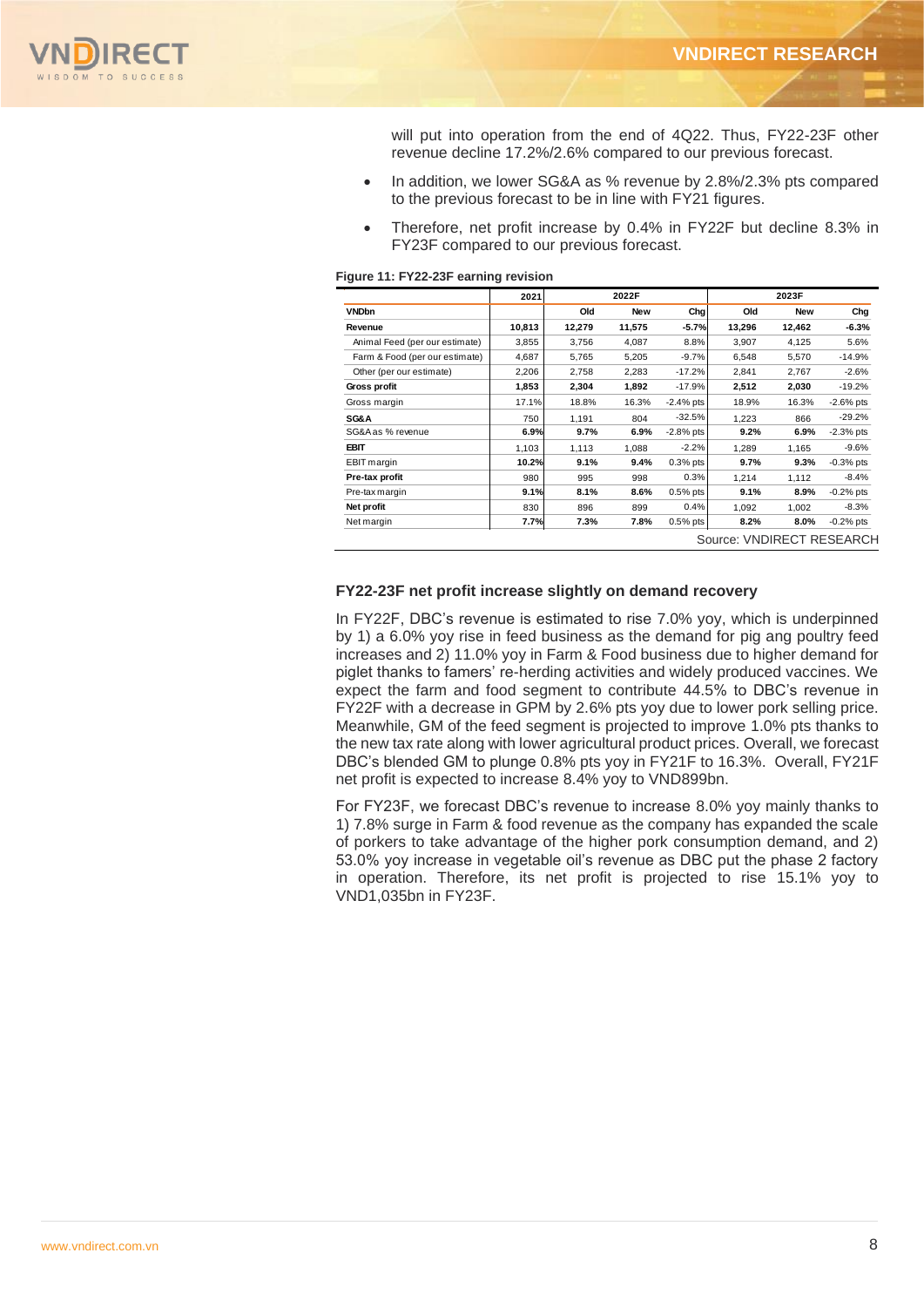# OM TO SUCCESS  $S<sub>D</sub>$

# **VNDIRECT RESEARCH**

**Valuation**



#### **Income statement**

| (VNDbn)                       | 12-21A  | 12-22E  | 12-23E    |
|-------------------------------|---------|---------|-----------|
| Net revenue                   | 10,813  | 11,575  | 12,503    |
| Cost of sales                 | (8,960) | (9,683) | (10, 432) |
| Gen & admin expenses          | (405)   | (434)   | (468)     |
| Selling expenses              | (344)   | (370)   | (400)     |
| <b>Operating profit</b>       | 1,103   | 1,088   | 1,202     |
| <b>Operating EBITDA</b>       | 1,595   | 1,604   | 1,757     |
| Depreciation and amortisation | (492)   | (516)   | (555)     |
| <b>Operating EBIT</b>         | 1,103   | 1,088   | 1,202     |
| Interest income               | 27      | 24      | 26        |
| Financial expense             | (199)   | (125)   | (91)      |
| Net other income              | 46      | 10      | 11        |
| Income from associates & JVs  | 3       | 1       | 1         |
| Pre-tax profit                | 980     | 998     | 1,149     |
| Tax expense                   | (150)   | (99)    | (114)     |
| Minority interest             | 0       | 0       | O         |
| Net profit                    | 830     | 899     | 1,035     |
| Adj. net profit to ordinary   | 830     | 899     | 1,035     |
| Ordinary dividends            | (230)   | (115)   | (115)     |
| <b>Retained earnings</b>      | 599     | 784     | 920       |
|                               |         |         |           |

#### **Balance sheet**

| (VNDbn)                               | 12-21A | 12-22E | 12-23E |
|---------------------------------------|--------|--------|--------|
| Cash and equivalents                  | 200    | 326    | 378    |
| Short term investments                | 577    | 618    | 667    |
| Accounts receivables                  | 547    | 639    | 691    |
| Inventories                           | 4,202  | 3,530  | 4,251  |
| Other current assets                  | 89     | 338    | 365    |
| <b>Total current assets</b>           | 5,615  | 5,452  | 6,352  |
| Fixed assets                          | 5,051  | 5,073  | 5,063  |
| <b>Total investments</b>              | 105    | 113    | 122    |
| Other long-term assets                | 54     | 84     | 91     |
| <b>Total assets</b>                   | 10,825 | 10,722 | 11,628 |
| Short-term debt                       | 2,599  | 1,573  | 1,300  |
| Accounts payable                      | 1,392  | 1,491  | 1,610  |
| Other current liabilities             | 1,132  | 1,143  | 1,234  |
| <b>Total current liabilities</b>      | 5,124  | 4,207  | 4,145  |
| Total long-term debt                  | 687    | 579    | 625    |
| Other liabilities                     | 318    | 858    | 748    |
| Share capital                         | 1,152  | 1,152  | 1,152  |
| Retained earnings reserve             | 606    | 1,336  | 2,194  |
| <b>Shareholders' equity</b>           | 4,696  | 5,079  | 6,111  |
| Minority interest                     |        |        |        |
| <b>Total liabilities &amp; equity</b> | 10.825 | 10.722 | 11,628 |



#### **Cash flow statement**

| (VNDbn)                                     | 12-21A   | 12-22E   | 12-23E |
|---------------------------------------------|----------|----------|--------|
| Pretax profit                               | 980      | 998      | 1,149  |
| Depreciation & amortisation                 | 492      | 516      | 555    |
| Tax paid                                    | (201)    | (99)     | (114)  |
| Other adjustments                           | 174      | 90       | 53     |
| Change in working capital                   | (802)    | 511      | (634)  |
| Cash flow from operations                   | 643      | 2,017    | 1,009  |
| Capex                                       | (319)    | (564)    | (552)  |
| Proceeds from assets sales                  | 4        | 0        | O      |
| <b>Others</b>                               | (54)     | (48)     | (59)   |
| Other non-current assets changes            | 29       | (30)     | (5)    |
| Cash flow from investing activities         | (340)    | (641)    | (615)  |
| New share issuance                          | 0        | 0        | O      |
| Shares buyback                              | $\Omega$ | $\Omega$ | O      |
| Net borrowings                              | 7        | (1, 135) | (227)  |
| Other financing cash flow                   | (121)    | $\Omega$ | O      |
| Dividends paid                              | (220)    | (115)    | (115)  |
| Cash flow from financing activities         | (335)    | (1, 250) | (342)  |
| Cash and equivalents at beginning of period | 233      | 200      | 326    |
| Total cash generated                        | (32)     | 126      | 52     |
| Cash and equivalents at the end of period   | 200      | 326      | 378    |

#### **Key ratios**

|                         | $12-21A$   | 12-22E    | 12-23E |
|-------------------------|------------|-----------|--------|
| <b>Dupont</b>           |            |           |        |
| Net profit margin       | 7.7%       | 7.8%      | 8.3%   |
| Asset turnover          | 1.03       | 1.07      | 1.12   |
| ROAA                    | 7.9%       | 8.3%      | 9.3%   |
| Avg assets/avg equity   | 2.35       | 2.20      | 2.00   |
| <b>ROAE</b>             | 18.6%      | 18.4%     | 18.5%  |
| <b>Efficiency</b>       |            |           |        |
| Days account receivable | 9.5        | 9.5       | 9.5    |
| Days inventory          | 171.2      | 133.1     | 148.7  |
| Days creditor           | 56.7       | 56.2      | 56.3   |
| Fixed asset turnover    | 2.10       | 2.29      | 2.47   |
| <b>ROIC</b>             | 10.4%      | 12.4%     | 12.9%  |
| Liquidity               |            |           |        |
| Current ratio           | 1.1        | 1.3       | 1.5    |
| Quick ratio             | 0.3        | 0.5       | 0.5    |
| Cash ratio              | 0.2        | 0.2       | 0.3    |
| Cash cycle              | 124.0      | 86.4      | 101.9  |
| Growth rate (yoy)       |            |           |        |
| Revenue growth          | 7.9%       | 7.0%      | 8.0%   |
| Operating profit growth | $(40.0\%)$ | $(1.4\%)$ | 10.5%  |
| Net profit growth       | $(40.8\%)$ | 8.4%      | 15.1%  |
| EPS growth              | (47.3%)    | 3.5%      | 15.1%  |

*Source: VND RESEARCH*